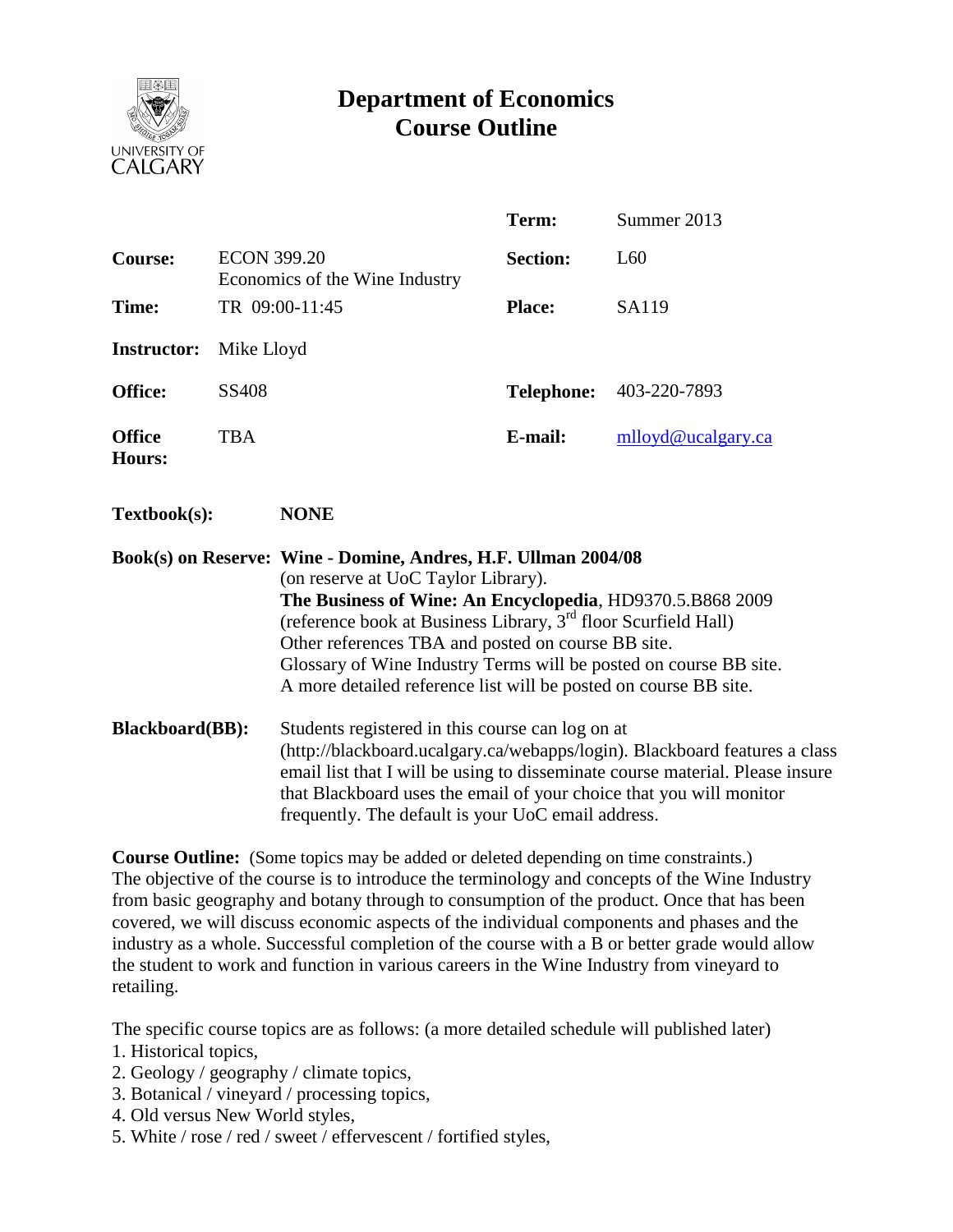- 6. Microbiology / organic chemistry / disease topics,
- 7. Review of basic varietals,
- 8. Discussion of a selection of specific regional wine producing areas (i.e., France, Italy, etc.),
- 9. Physiology of taste and aroma of wine products,
- 10. Alcohol metabolism and safety topics,
- 11. Business aspects of wine production and marketing,
- 12. Regulatory and legal issues.

There will be an optional field trip(s) component to visit various retail and wholesale operations in Calgary. NOTE: They will be selected so that they are near the C-Train to avoid the problem of driving after having consumed alcohol. Students are reminded about the legal and ethical implications regarding responsible consumption of alcoholic beverages. We will meet at the university on Saturday mornings and take public transit to the locations. Duration will be about 3-4 hours.

## **Grade Determination and Final Examination Details:**

| Midterm Exam $(1,75min)$ | <b>30%</b> Thursday, July 25, 2013                             |
|--------------------------|----------------------------------------------------------------|
| Quizzes $(5, 15min)$     | <b>30%</b> Thursdays, (04 Jul, 11 Jul, 18 Jul, 01 Aug, 08 Aug) |
| Final Exam (2hours)      | 40% Scheduled by the Registrar's Office                        |

Quizzes will be used to evaluate understanding of basic terminology and concepts and will require reading of some of the reference material (glossary, parts of the reference texts). No deferred Midterm will be given. If appropriate, timely and sufficient documentation is provided, the extra weight will be shifted to the final exam. A passing grade on any particular component of the course is NOT required for a student to pass the course as a whole. No computers, laptops, tablets or cell phones are allowed during exams (i.e., no external communications). The classroom is a no cell phone zone. Exams will not be given prior to the scheduled date. Exams and quizzes will be closed book and closed notes.

Tests and final exams are marked on a numerical (percentage) basis, and then converted to letter grades. The course grade is then calculated using the weights indicated above. As a guide to determining standing, these letter grade equivalences will generally apply:

| $A+ 95-100$   | $B = 76 - 79$ | $C-63-65$     |
|---------------|---------------|---------------|
| $A = 90 - 94$ | $B - 73 - 75$ | $D+ 59 - 62$  |
| A- 85 - 89    | $C+ 70-72$    | $D = 55 - 58$ |
| $B+ 80 - 84$  | $C = 66 - 69$ | $F = 0 - 54$  |

Non-programmable calculators WILL be allowed during the writing of tests or final examinations.

There will be a Registrar scheduled final examination, lasting 2 hours.

Students' Union Vice-President Academic: Emily Macphail Phone: 403-220-3911 E-mail [suvpaca@ucalgary.ca](mailto:subpaca@ucalgary.ca)